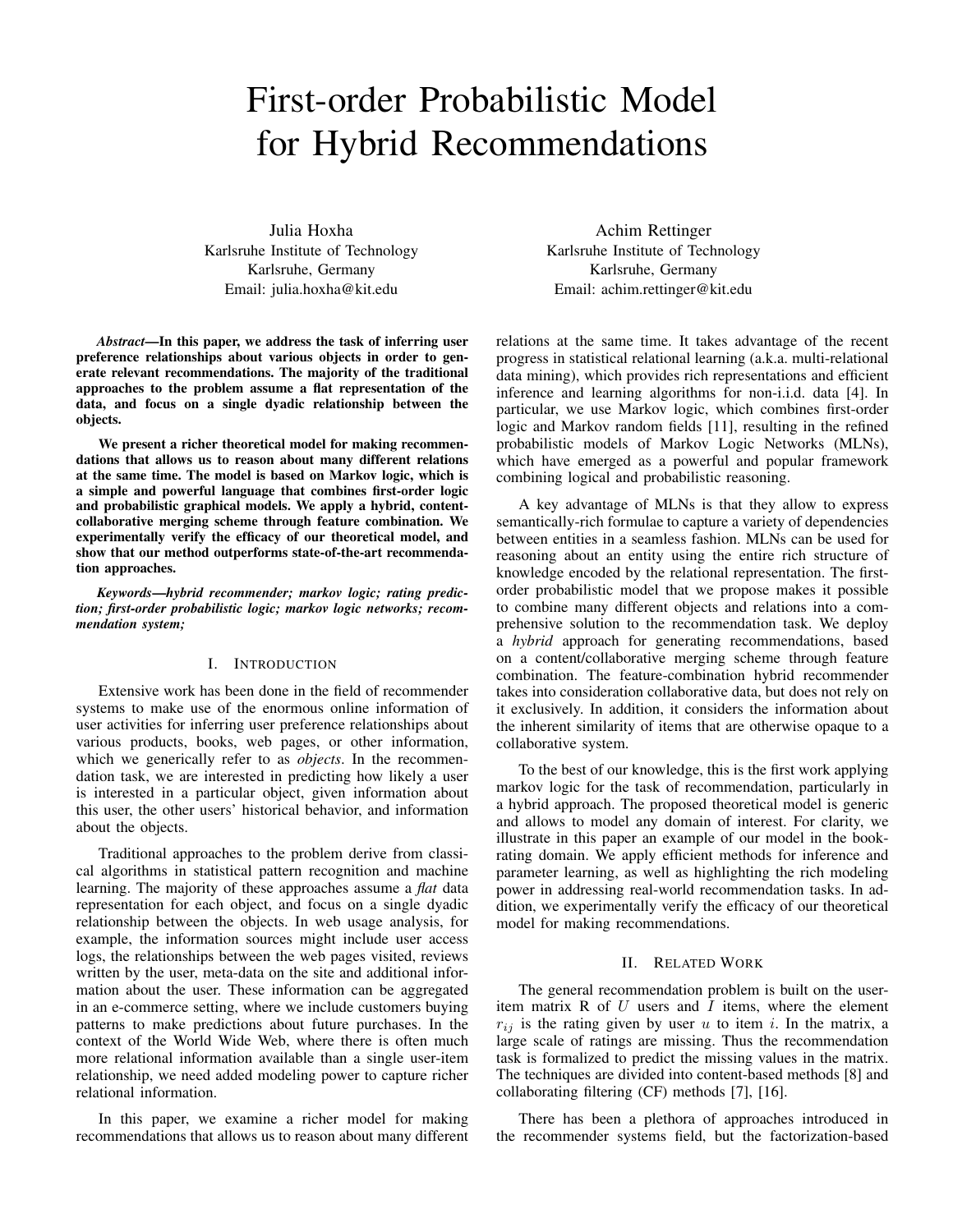method, as a kind of collaborative filtering methods, has been demonstrated as most successful in performing the recommendation task with large-scale datasets [1], [5]. A competitive representative of one of the state-of-the-art approaches is the probabilistic matrix factorization (PMF) model [12].

There is another line of works based on relational learning to analyze the probabilistic constraints between the attributes of entities and relationships. Xu et al. [15] extend the expressiveness of relational models by introducing for each entity (or object) an infinite dimensional latent variable as part of a Dirichlet process (DP) mixture model. In an earlier work, Getoor et al. [3] present a conceptual model that allows one to reason about many different relations in a domain based on probabilistic relational models (PRMs). Yet, this work remains conceptual in describing how PRMs can be applied to CF, and its efficacy is not experimentally verified.

Our work differentiates from the existing approaches by introducing a rich theoretical model that is able to capture content-based, as well as CF-based aspects in a recommendation domain. We believe this is also the first work to apply first-order logic to formulate such constraints. The approach is also implemented and experimentally evaluated.

#### III. BACKGROUND

Markov Networks. A Markov network (also known as Markov random field) is a model for the joint distribution of a set of variables  $X = (X_1, X_2, ..., X_n)$ . It is composed of an undirected graph *G* and a set of potential functions  $\phi_k$ . The graph contains a node for each variable, and the model has a potential function for each clique in the graph. The joint distribution is  $P(X = x) = \frac{1}{Z} \prod_x \phi_k(x_{\{k\}})$ , where  $x_{\{k\}}$  is the state of the the variables that appear in the k-th clique, and *Z* is the partition function  $Z = \sum_{x}^{\infty} \prod_{x} \phi_k(x_{\{k\}})$ .

Provided that  $\forall x, P(X = x) > 0$ , Markov networks are also conveniently represented as log-linear models  $P(X =$  $f(x) = \frac{1}{Z} \exp(\sum_x w_i f_i(x))$ . Each clique potential is replaced by an exponentiated weighted sum of features of the state. There is one feature, which may be any real-valued function of the state, corresponding to each possible state  $x_{\{k\}}$  of each clique, with its weight being log. In such probabilistic models, the goal is to find the most likely state of a set of query (unobserved) variables given the state of a set of evidence variables (this is inference), and to compute the conditional probabilities of unobserved variables (marginal inference).

First-Order Logic A *first-order knowledge base* (KB) is a set of sentences or formulae in first-order logic. First Order Logic (FOL) formulae are composed of four types of symbols: constants, variables, functions and predicates. Constants represent objects in a domain of interest (e.g. people: *Sara*, *Bob*, etc.). Variable symbols range over the objects. Predicate symbols represent relations betwen objects (e.g. hasRating) or attributes of objects (hasAge). Variables and constants may be typed, in which case variables only range over objects of the given type. A *term* is any expression representing an object in the domain. It can be a constant, a variable, or a function applied to a tuple of terms.

An atomic formula or *atom* is a predicate symbol applied to a list of terms (e.g. hasRated $(Anna, book_1, 5)$ ). A term is

ground when it contains no variables, but all its arguments are constants. A ground atom or ground predicate is an atomic formula all of whose arguments are ground terms. Formulas are recursively constructed from atomic formulas using logical connectives and quantifiers. A possible world is an assignment of truth values to all possible ground atoms.

Markov Logic Networks In first-order logic, the formulae are hard constraints on the set of possible worlds: if a world violates even one formula, it has zero probability. In many applications, there is a need to soften these constraints: when a world violates one formula in the KB it is less probable, but not impossible. This is also the setting that Markov Logic Networks provides. Each formula has an associated weight that reflects how strong is this constraint.

A Markov logic network (MLN) [11] *L* is a set of pairs  $(F_i, w_i)$ , where  $F_i$  is a formula in first-order logic and  $w_i$  is a real number. Given a set of constants *C*, it defines a Markov Network  $M_{L,C}$  as follows:

- *ML,C* contains one binary node for each possible grounding of each predicate appearing in *L*. The value of the node is 1 if the ground predicate is true, and 0 otherwise.

- *ML,C* contains one feature for each possible grounding of each formula  $F_i \in L$ . The value of this feature is 1 if the ground formula is true, and 0 otherwise. The weight of the feature is the  $w_i$  associated with  $F_i$  in  $L$ .

There is an edge between two nodes in  $M_{L,C}$ , iff the corresponding ground predicates appear together in at least one grounding of one formula in L. An MLN serves as a template for constructing Markov networks. The probability distribution over the possible worlds is:  $P(X = x) = \frac{1}{Z} \exp(\sum_{i=1}^{F} w_i n_i(x)) = \frac{1}{Z} \prod_{i=1}^{F} \phi_i(x_{\{i\}})^{n_i(x)}$  where F is the number formulas in the MLN,  $n_i(x)$  is the number of true groundings of  $F_i$  in x, and  $\phi_i(x_{\{i\}}) = e^{w_i}$ .

#### IV. HMLN PROBABILISTIC MODEL

## *A. Problem Statement*

In our approach, the task of generating recommendations consists in predicting the probability of the existence of a relation  $r^{ij}$  between user  $u_i$  and object  $o_j$  (e.g. *likes*( $u_1, page_1$ ) or  $rates(u_1, book_1, 5)$ , and then choosing as recommendations the set of objects with the highest probability value.

Let's consider an example of a book rating domain as illustrated in Fig. 1. Each user, with attributes such as address and age, expresses own preferential feedback on objects (in this case books) via ratings. User  $U_1$  has rated  $Book_1$  with a score of 5. At the same time, she also assigns a *tag* with annotation *romantic* to this book. The book has for author another object, which is from the country *US*.

Similar relations are also occuring for user  $U_2$ , who also rates  $Book<sub>1</sub>$  with score 5. The task is now to predict which score he would give for *Book*2, considering the ratings similarities of this user to the other users (i.e. collaborative-filtering features), as well as the attributes of the book and the attributes of the user (i.e. content-based features). We are also interested to consider relations of this user to other objects, e.g. the tags assigned and how they are similar to those of other users.

We present a model, referred here as hMLN, which is able to capture these relationships in a richer way, yet be able to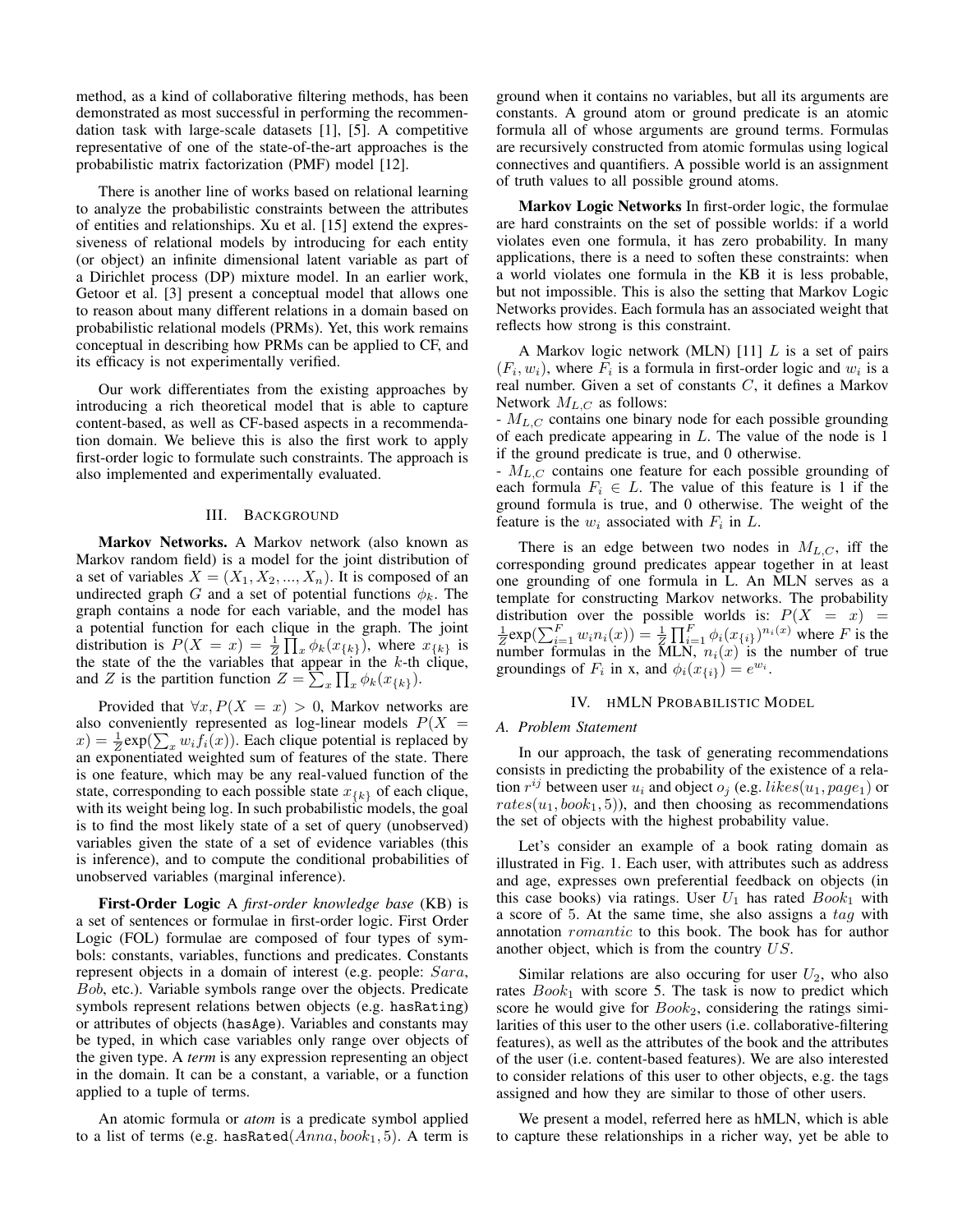

Fig. 1. Example of the prediction task in a relational model

yield correct prediction values of the missing relations (in this case rating of user  $U_2$  for  $Book_2$ ). Based on this task formulation, we present a model for the relationships between user and objects using markov logic. The model is generic and can be applied to any domain. For illustration of the model, we continue to focus on the book-rating domain.

## *B. Semantics of hMLN*

Conceptually, the model consists of three parts: (1) the MLN program that contains the predicates and the first-order logic formuale, (2) the evidence set, and (3) the query set. The evidence set, used for the training, is a list of ground atoms that are deemed to be true unless preceded by "!". The query set is the testing set, which consists of atoms whose arguments are variables. In our case, these define the relations we need to predict.

*1) Predicate Schema:* In order to model the objects and relations in a domain, we first need to define the predicate schema. The schema consists of a list of predicate declarations. Each predicate declaration specifies a predicate name with a list of argument types. Each type is supported by a set of constants. We distinguish between the following predicates:

*•* Object-Declaration Predicate Objecti(*oi*)

e.g. User(*person*), Book(*book*) with evidence such as User("*Anna*"), etc.

- *•* Object-Attributes Predicates
	- $*$ **hasAttribute**<sub>i</sub>(*object*<sub>k</sub>*, object*<sub>l</sub>) or \*hasAttribute<sub>i</sub>(*object*<sub>*k*</sub>, *c*), where *c* is a constant. For example, ⇤hasAge(*person, age*)

⇤hasAuthor(*book, author*)

⇤hasCountry(*person, country*) The attribute can be a literal or another object.

## *•* User-Object Preference Relations

hasRelationi(*person, object, score*) For example: hasRating(*person, book, rating*) with an evidence like hasRating("*Anna*"*,* "*book*2"*,* 2).

If the preference relation has a score other than binary, then a predicate with three arguments is defined. Instead of integer rating, we define levels of preference scores, e.g. using the distribution: L1=*{*0-2*}*,L2=*{*3-4*}*,L3=*{*5-6*}*,L4=*{*7-8*}*,L5=*{*9-10*}*.

Other examples of user-preference relations are: tagged, visited, liked, purchased, etc. A predicate definition preceded by "\*" is considered as closed world assumption, i.e. all its ground atoms not listed in the evidence are false.

## *•* Recommendation Features Predicates

To model the dependency between objects we define a predicate, referred to as feature predicate:  $\texttt{shareFeature}_i(object_k, object_l)$ 

These features of dependencies may be qualitative or logical, which define if the relationship exists or not (e.g. sharePublicationDate(*bookk, bookl*)). We distinguish between ObjectFeature and UserFeature features, for example: shareAuthor("*book*1"*,* "*book*2"): is a logical object

feature, the arguments are instances of objects.

shareCountry("*user*1"*,* "*user*2"): is a logical user feature, the arguments are instances of users.

shareAge("*user*1"*,* "*user*2"): a logical user feature. Figure I gives a sample of the model with an example from the book rating domain  $<sup>1</sup>$ .</sup>

## *•* Identity Predicates

 $\texttt{sameObject}_i(object_k, object_k),$ sameBook(*book, book*) For exampe, sameUser(*person, person*) with an evidence like sameUser("*Anna*"*,* "*Anna*").

## *•* Query Predicates

This is the preference relation, whose probability needs to be predicted. The score may be the rating value. query relation(*person, object, score*) For example, rates(*person, book, rating*) with an evidence like rates("*Bob*"*,* "*book*1"*, L*5)*.*

In order to generate the evidence dataset, we populate the mentioned predicates with instantiations of the objects (i.e. information on users, books, and ratings).

*2) Hybrid Recommendation Formulae:* A crucial part of MNLs is the set of formulae defined to model the dependencies between objects in the domain of interest. As explained earlier, the formulae (also referred to as *rules*) can be defined as hard or soft, and each has a particular weight.

<sup>&</sup>lt;sup>1</sup>The goal is to find the highest probable rating ( $r \in \{1, ..., 5\}$ ) that *Bob* gives to *book*1. We define the schema as a list of predicate declarations. As evidence we are given profile information, as well as known ratings of *Bob* and other users. Any variable not explicitly quantified is universally quantified.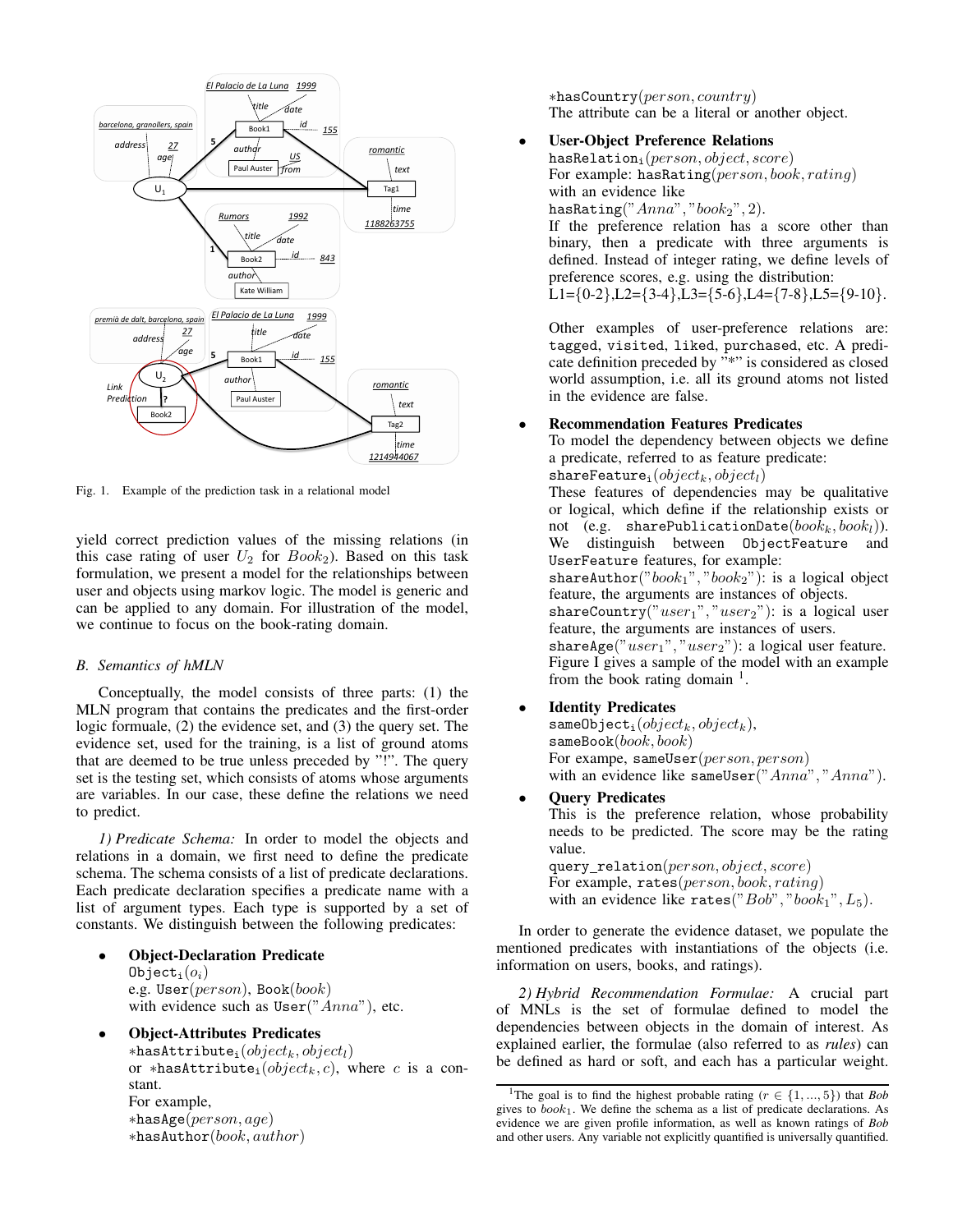We define the following formulae:

Features Formulae: Modeled as hard rules, these formuale reflect the dependency of objects based on the attributes that they have in common.

## Formula F.1

 $\texttt{hasAttribute}_i(o_1, a) \wedge \texttt{hasAttribute}_i(o_2, a)$  $\wedge$ sameObject<sub>k</sub> $(a, a) \wedge \neg$ sameObject<sub>1</sub> $(o_1, o_2)$  $=$  > shareFeature<sub>i</sub> $(o_1, o_2)$ 

For example, in our running scenario we would have the following formula to express the feature shareAuthor between any two objects of type Book that have the same Author in common:

 $hasAuthor(book<sub>1</sub>, author<sub>1</sub>) \wedge hasAuthor(book<sub>2</sub>, author<sub>1</sub>)$  $\wedge$  sameAuthor $(auth_1,auth_1)$   $\wedge \neg$ sameBook $(book_1, book_2)$  $=$  > shareAuthor( $book_1, book_2$ )

Content-based Dependency Formulae: These are rules that express content-based dependency between the score of the relation that we want to predict and the features of the objects. These are soft rules, whose weight we learn with parameter learning methods (Sec. IV-D).

## Formula F.2

 $w_2$  hasRelation<sub>i</sub> $(u, o_1, r)$   $\wedge$  shareObjectFeature<sub>i</sub> $(o_1, o_2)$  $\wedge$  sameFeature<sub>k</sub> $(r, r)$  => query\_relation<sub>i</sub> $(u, o_2, r)$ 

In our example, we would have the following rule:

0.8 hasRating(*user*,*book*<sub>1</sub>,*r*) 
$$
\land
$$
 shareAuthor(*book*<sub>1</sub>,*book*<sub>2</sub>)  
 $\land$  sameRating(*r*,*r*) => rates(*user*,*book*<sub>2</sub>,*r*)

Collaborative-filtering Formulae: These rules reflect the similarity of behavior between user features and their rating behavior/preferences.

## Formula F.3

$$
w_3 \ \texttt{hasRelation}_j(u_1, o_1, r) \ \wedge \texttt{shareUserFeature}_i(u_1, u_2) \\ \wedge \texttt{sameFeature}_k(r, r) => \texttt{query\_relation}_j(u_2, o_1, r)
$$

An example of this formula in our scenario would be the following rule, which implies that users of similar age rate the same book similarly:

0.25 hasRating( $user_1, book, r)$   $\land$  shareAge( $user_1, user_2$ )  $\wedge$  sameRating $(r, r)$  => rates(*user*<sub>2</sub>*, book, r*)

User-preference Dependency: These rules consider only the dependency on the similarity of users preference behavior with respect to the relation that we want to predict. Formula F.4

$$
\begin{aligned} w_4 \text{ hasRelation}_\text{j}(u_1,o_1,r_1) &\wedge \text{hasRelation}_\text{j}(u_2,o_1,r_1) \\ &\wedge \text{sameFeature}_\text{k}(r_1,r_1) &\wedge \text{sameFeature}_\text{k}(r_2,r_2) \\ &\wedge \text{hasRelation}_\text{j}(u_1,o_2,r_2) =&> \text{query\_relation}_\text{j}(u_2,o_2,r_2) \end{aligned}
$$

For example:

0.78 hasRating(
$$
u_1, book_1, r_1
$$
)  $\wedge$  hasRating( $u_2, book_1, r_1$ )  
 $\wedge$  sameRating( $r_1, r_1$ )  $\wedge$  sameRating( $r_2, r_2$ )  
 $\wedge$  hasRating( $u_1, book_2, r_2$ )  $\implies$  rates( $u_2, book_2, r_2$ )

| (a)Predicate Schema<br>*Rating(rating)<br>*User(person)<br>*Book(obj)<br>*Author(pers)<br>*Rating(rating)<br>*Country(cntr)<br>*hasAge(person, age)<br>*hasCountry(pers, cntr)<br>*hasAuthor(obj, author)<br>*hasRating(pers, obj, rating)<br>*sameUser(pers, person)<br>*sameCountry(cntr, cntr)<br>*sameBook(obj, obj)<br>*sameAuthor(pers, pers)<br>*sameRating(rating, rating)<br>shareCountry(pers, pers)<br>shareAuthor(obj, obj) | (b) Evidence<br>$*$ Rating(1)<br>$*Rating(2)$<br>$*Rating(3)$<br>*User("Sara")<br>*Book("book1")<br>hasCountry("Sara","denmark")<br>hasAge("Sara",32)<br>hasRating("Sara", "book1", 5)<br>sameUser("Sara","Sara")<br>$*User("Bob")$<br>hasAge("Bob",30)<br>hasCountry("Bob","denmark")<br>sameUser("Bob","Bob")<br>shareCountry("Sara", "Bob")<br>shareAge("Sara", "Bob") |
|-----------------------------------------------------------------------------------------------------------------------------------------------------------------------------------------------------------------------------------------------------------------------------------------------------------------------------------------------------------------------------------------------------------------------------------------|---------------------------------------------------------------------------------------------------------------------------------------------------------------------------------------------------------------------------------------------------------------------------------------------------------------------------------------------------------------------------|
|-----------------------------------------------------------------------------------------------------------------------------------------------------------------------------------------------------------------------------------------------------------------------------------------------------------------------------------------------------------------------------------------------------------------------------------------|---------------------------------------------------------------------------------------------------------------------------------------------------------------------------------------------------------------------------------------------------------------------------------------------------------------------------------------------------------------------------|

| (c) Query | rates("Bob", "book1", $r$ )         |
|-----------|-------------------------------------|
| TABLE L   | A SAMPLE OF THE PROPOSED HMLN MODEL |

## *C. Probabilistic Inference*

Our task is to predict the probability of the query predicates, such as *rates*("*Bob*"*,* "*book*1"*, r*), given the evidence in the system. As such, we perform marginal inference in order to estimate the marginal probability of the atoms that compose our queries. The inference process consists of two main steps: grounding and then searching.

*1) User Network Selection:* When generating the MLNs for large datasets, if we include all the users with whom a particular user  $u_i$  shares a relation (e.g. all the users who share same ratings with  $u_i$ ), then the networks can become very large and inference is easily intractable. As such, we propose the following approach for network grounding in order to achieve better scalability during inference.

A network (the set of evidence, rules, and query formulae) is independently constructed for each user. This is what we referr to as *user graph Gi*, which is centered around a particular user  $u_i$ . Each *user graph*  $G_i$  contains information about the user  $u_i$ , and the objects to which she has direct relationships (e.g. books rated). We also include in the graph a set *K* of "neighboring" users and their respective profile information, as well as the objects related to them.

The process of neighbor selection consists in filtering those users that share relations with *u<sup>i</sup>* (e.g. rated same books, or have the same age/country, etc.). Afterwards, the users are



Fig. 2. Individual *User Graph*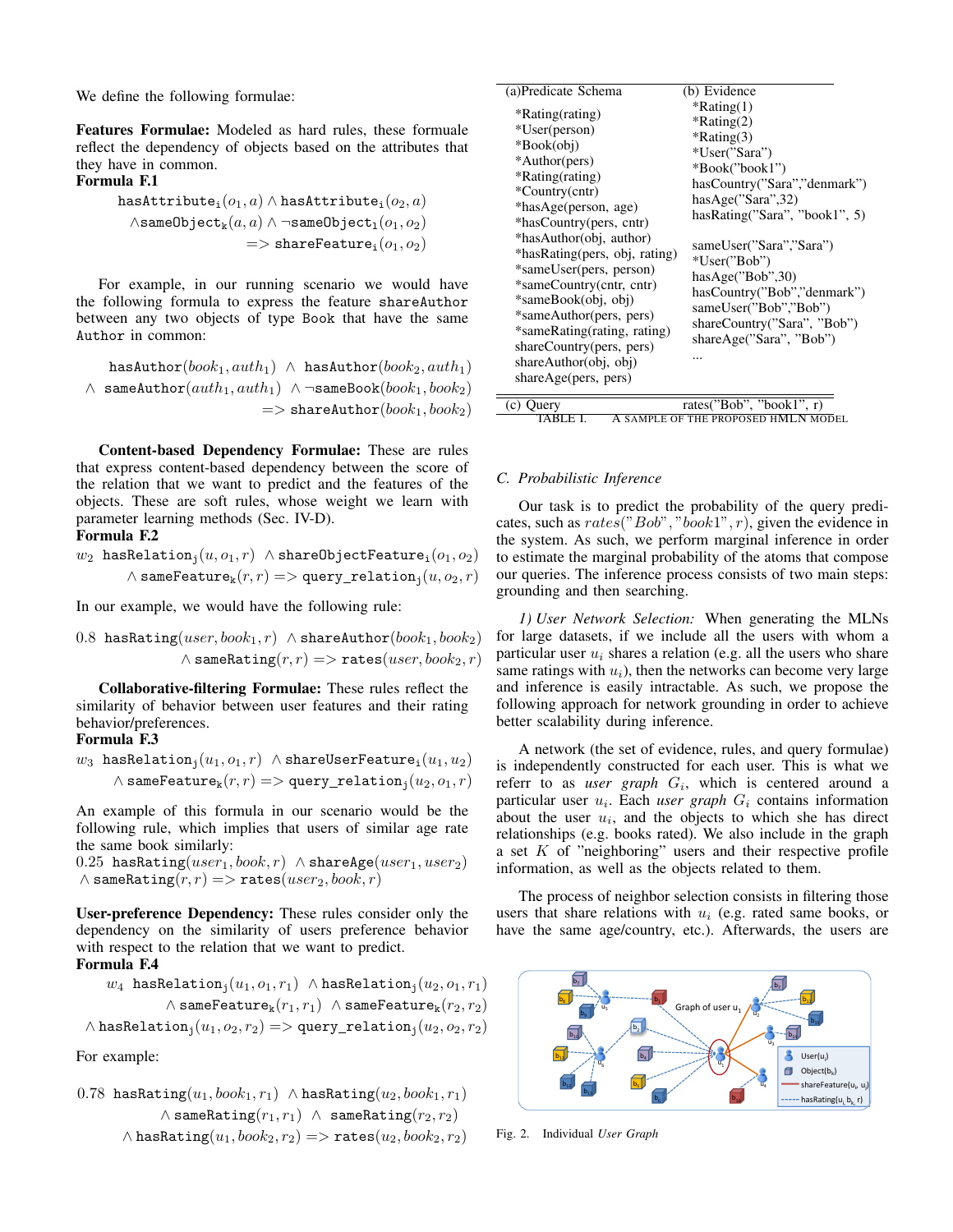ordered by a quantifiable measure of the relationship value they share with  $u_i$ , (e.g. number of co-rated books), and the top-K set of neighbors is finally selected. The last step is to include in the graph  $G_i$  all the objects to which every neighboring user has direct relations (i.e. books rated). An illustration of the user graph is depicted in Figure 2.

Note that grounding is now performed for each graph independently. For each user we predict the relationship value (e.g. rating) to a set of query objects. We have in the end the set of all user graphs  $G_1, G_i, ..., G_{|U|}$ .

Grounding. For each user graph *G*, we fix its hMLNbased schema  $\sigma$  and domain of known constants *C*. Given the hMNL-based set of formula  $\overline{F}$  =  $\{F_1, ..., F_N\}$  of *G* (in *clausal form*) with weights  $w_1, ..., w_N$ , they define a probability distribution over *possible worlds*.

To construct this probability distribution, the first step is **grounding**: given a formula *F* with free variables  $\bar{x}$  =  $(x_1, ..., x_m)$ , for each constant  $\bar{c} \in C^m$  we create a new formula  $g_{\bar{c}}$ , called a *ground clause*, which denotes the result of substituting each variable  $x_i$  of  $F$  with  $c_i$ . This process is performed for each formula  $F_i$  (for  $i = 1...N$ ), where each ground clause  $g$  of  $F_i$  is assigned the same weight  $w_i$ . The set of obtained ground clauses of  $\overline{F}$  corresponds to a hypergraph where each atom is a node and each clause is a hyperedge. This graph structure is a Markov network (Sec. III), also referred to as Markov Random Field (MRF).

In a Markov network, for any possible world (instance) *I*, a ground clause *g* is *violated* if  $w(g) > 0$  and *g* is false in *I*, or if  $w(g) \leq 0$  and *g* is true in *I*. We denote the set of ground clauses violated in a world  $I$  as  $V(I)$ . The cost of the world *I* is  $cost(I) = \sum$  $g \in V(I)$ *|w*(*g*)*|*. A lowest cost world *I*

is called a *most likely world*. In order to find the most likely world or estimate the marginal probabilities of its atoms, we need to perform inference over the grounded network for each user graph.

Marginal Inference. In our approach, we are interested to compute the highest probabilities for the queries posed as part of the relation prediction task. This consists in estimating the marginal probability of the query atoms, which is the process of marginal inference.

Inference in MLNs is often regarded as infeasible because of the scalability issues associated with them. Yet, current state-of-the-art implementations show remarkable progress in overcoming these restrictions. We deploy marginal inference based on the MC-SAT algorithm [10], which applies slice sampling to Markov logic in combination with satisfiability testing by calling a heuristic SAT sampler. We apply the inference algorithm as implemented in the MLN inference engine Tuffy  $2$ , which is recently shown to outperform all other engines in quality and efficiency [9].

## *D. Weight Learning*

In our approach, we learn the weights of the formula discriminatively (maximizing the conditional likelihood of the query predicates given the evidence ones). Weight learning takes as input a training dataset and an MLN program without weights, then tries to compute the optimal weights of the MLN rules by maximizing the likelihood of the training data.

We use Diagonal Newton discriminative learner [6] as implemented in Tuffy. In our approach, we learn the weights for each user network separately, then use their mean for the formulae that compose our final set.

## V. EXPERIMENTAL EVALUATION

Evaluation methods for recommender systems are manifold, comprising statistical techniques to measure deviations of predicted and actual rating values, and approaches to estimate the utility of the recommendation list for the active user, e.g., precision and recall known from information retrieval.

In order to provide a comprehensive evaluation, we perform experiments for both aspects. As such, we organize the experiments in two parts: one for the *recommendations utility evaluation*, and the other for the *error deviation evaluation*. We chose to conduct experiments in three different datasets, in order to show not only the feasibility, but also the empirical expressiveness of our model.

#### *A. Datasets*

For the evaluation of error deviation, the experiments are conducted on two publicly available datasets:

MovieLens<sup>3</sup>: the original MovieLens dataset contains 10 million ratings (1-5 scales) from 71576 users and 10681 movies. For a better comparison with existing approaches, we follow the evaluation procedure of Shi et al. [14], by selecting a subset with the first 5000 users and 5000 movies according to the identifiers in the original dataset. In the following, this dataset is denoted as ML.

LibraryThing<sup>4</sup>: the original LibraryThing dataset contains ca. 750 thousand ratings from 7279 users and 37232 books, and in the subset we also select the first 5000 users and 5000 books. This dataset is denoted as LT.

As in [14], we chose the subset selection procedure rather than random selection, in order to ensure accurate performance comparison and future experimental reproducibility. The statistics of all the datasets are summarized in Table II.

TABLE II. STATISTICS OF THE DATASETS ML AND LT

|     | Nr. users | Nr. items | Nr. Ratings | <b>Sparseness</b> |
|-----|-----------|-----------|-------------|-------------------|
| MI. | 5000      | 5000      | 584628      | 97.70%            |
| LТ  | 5000      | 5000      | 179419      | 99.30%            |

For the utility evaluation case, we perform another set of experiments on the following publicly available dataset from the recent initiatives on information heterogeneity in recommender systems [2]:

**BookCrossing**<sup>5</sup> is an online book club where users can rate books . In prior work [17], book ratings were collected from this site.<sup>6</sup> We performed a cleanup of the data, since it is quite noisy: there are invalid ISBNs, and some of the ISBNs in the rating file cannot be found in the book description file. Statistics of this dataset, denoted as BX, are displayed in Table III. We tests with various subsets by filtering users based on different numbers of minimal ratings.

<sup>2</sup>http://hazy.cs.wisc.edu/hazy/tuffy/

<sup>3</sup>http://www.grouplens.org/node/73

<sup>4</sup>http://ir.ii.uam.es/hetrec2011/datasets.html

<sup>5</sup>http://www.bookcrossing.com

<sup>6</sup>http://www.informatik.uni-freiburg.de/cziegler/BX/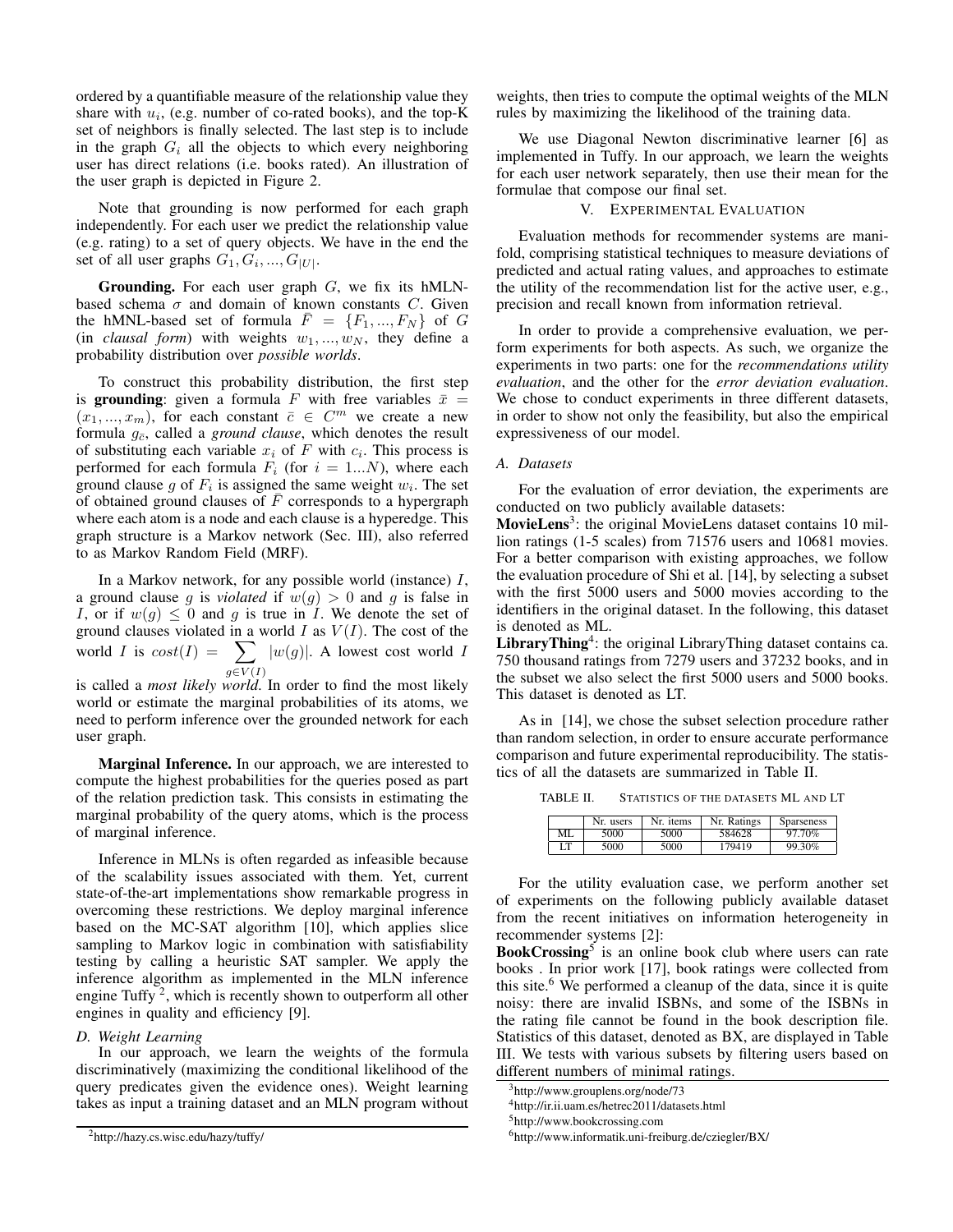TABLE III. STATISTICS OF THE BOOKCROSSING DATASET (BX)

| Min. ratings | Nr. Users | Nr. Books | Nr. Ratings |
|--------------|-----------|-----------|-------------|
|              | 5628      | 57.324    | 136,284     |
| 10           | 3056      | 52.528    | 119.563     |
| 30           | 1053      | 42,340    | 86,928      |
| 50           | 568       | 36.194    | 68.361      |

#### *B. Experimental Setup*

*1) Experimental Protocol for Utility Case:* We use decision-support metrics to evaluate the effectiveness of assisting users to select high-quality items from the overall set of items. We intend to judge how *relevant* a set of ranked recommendations is for the active user, thus, follow a methodology that estimates the utility of recommendations. As in Ma et al. [7], the first 50% of the ratings from each user are utilized for training, and the rest are utilized for testing.

At first, we select the users with at least 5 ratings  $(min\_ratings = 5)$ . In addition, we perform other tests applying different values of *min ratings*, in order to see how the approach reacts to the cases when the users provide more preference judgments. We generate top-10 recommendations lists and perform 10-fold cross-validation. For this analysis we use the BX dataset.

*2) Experimental Protocol for Error Deviation Case:* We follow the experimental procedure of Shi et al. [14], which even though focuses on the cross-domain recommendation task, offers extensive evaluations of a single domain case such as ours. The comparative analysis is performed on ML and LT datasets, where each is divided into training set (60%), test set (20%), and validation set (20%). For each user in the test set, a small set of ratings (denoted as UPL for user profile length) is held out and included in the training set. In our case, UPL is set to 5. The rest of the ratings is used for testing applying 10-fold cross-validation.

*3) Evaluation Metrics:* For the utility evaluation case, we use established metrics of precision and recall. The recall metric [13] finds the percentage of test set objects in the dataset *T<sup>o</sup>* occurring in recommendation list *Ro*, with respect to the overall number of test set objects *|To|*:

$$
Recall = 100 \cdot \frac{|T_o \cap R_o|}{|T_o|} \tag{1}
$$

Precision represents the percentage of test set objects occurring in the recommendation list, with respect to the size of the recommendation list:

$$
Precision = 100 \cdot \frac{|T_o \cap R_o|}{|R_o|} \tag{2}
$$

In addition, we report on the F1 measure as a combined metric for precision and recall.

For the evaluation case of measuring error deviations, we use mean absolute error (MAE) as the standard evaluation metric [7], [14] for measuring recommendation performance on rating-based recommender domains:

$$
MAE = \frac{\sum |r_{u,o} - \bar{r}_{u,o}|}{|T_o|} \tag{3}
$$

where  $r_{u,o}$  denotes the rating that user *u* gave to object *o*, and  $\bar{r}_{u,o}$  denotes the rating that user *u* gave to object *o* which ispredicted by our approach, and *|To|* denotes the number of tested ratings.

*4) Parameter Setting:* For weight learning, we use the following parameters: number of samples for MC-SAT is set to 50, and max. iterations to 100. For user network grounding, we set the neighbor clustering parameter(Sec. IV-C1) to  $K = 20$ .

## *C. Performance Comparison*

We compare the performance of the proposed hMLN with a set of alternative recommendation approaches listed below:

- User-based Collaborative Filtering (UBCF) is a representative of memory-based CF approaches, being one of the most popular recommendation techniques, because of its simplicity and high quality of recommendations. We apply Pearson correlation for similarity values and set neighborhood to 50.
- **Item-based Collaborative Filtering (IBCF)** is chosen as another popular recommendation method. It is a representative of model-based CF methods [13], which in addition to CF considers the item-item similarities.
- **Probabilistic matrix factorization (PMF)** [12] is a state-of-the-art model-based CF approach. The regularization parameter is set to 0.01.

We summarize below the results of the comparative analysis and the observations regarding the hMNL approach.

TABLE IV. RECOMMENDATION PERFORMANCE ON DATASET BX

| Metrics   |      | Min.Ratings=5     |      |  |
|-----------|------|-------------------|------|--|
|           | UBCF | IBCF              | hMLN |  |
| Recall    | 5.76 | $7.\overline{32}$ | 5.12 |  |
| Precision | 3.69 | 3.64              | 4.67 |  |
| F1        | 4.49 | 4.86              | 4.88 |  |

*1) Results of Utility Evaluation:* Results illustrated in Table IV show that user-based CF and item-based CF exhibit almost the same accuracy, indicated by the precision values. Their difference in recall shows a behavior change with respect to the types of users used in the scoring. Our approach, hMNL, yields a recall value similar to the user-based method, but outperformes the other methods in precision. hMLN also gives the best F1 value. This can be explained by the fact that our method is accurate in making predictions, but the restrictions we have put in the size of networks per user cause a decrease in the number of relevant items predicted. It means that our choice on achieving scalability comes as a trade-off with recall.



Fig. 3. hMLN performance for varying *min ratings*

In Fig.3, we see that for increasing values of the minimum ratings applied to the evaluation setting, hMLN provides much